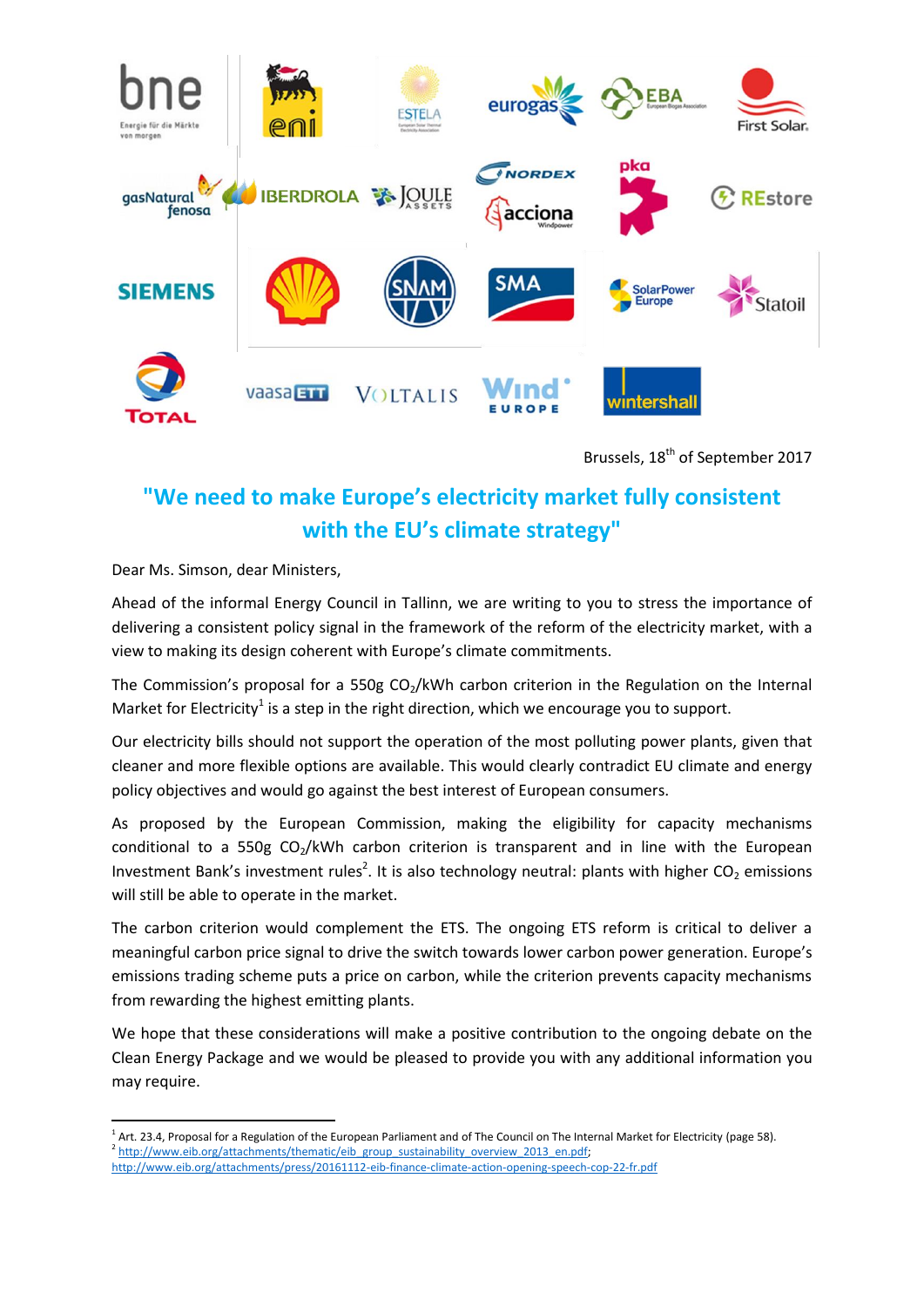Best regards,

Bianca Barth EU Policy Director **Bundesverband Neue Energiewirtschaft (bne) Association of Energy Market Innovators**

Marcel Bial Secretary General **Estela**

Jan Stambasky President **European Biogas Association**

Carmen Vindel Director of European Regulation **Gas Natural Fenosa**

Jessica Stromback Chairman **Joule Assets Europe**

Pelle Pedersen Head of Responsible Investments **PKA (Pensionkassernes Administration A/S)**

Eva Schulz-Kamm Head of Global Government Affairs **Siemens**

Domenico Maggi Head of EU Affairs **SNAM**

James Watson Chief Executive Officer **Solar Power Europe**

Arnaud Chaperon Vice President European Public Affairs **Total**

Pierre Bivas Chief Executive Officer **Voltalis**

Markus Zeise Head of European Affairs **Wintershall**

Fabio Marchetti Senior Vice-President – Head of European Government Affairs **Eni**

Beate Raabe Secretary General **Eurogas**

Stefan Degener, Managing Director - Head of Business Development Europe and Africa **First Solar GmbH**

Julio Castro EVP Regulation **IBERDROLA – Group**

Tony Philipp Adam Public Affairs **Nordex SE**

Peter Schell Vice-President Regulatory Management **REstore**

Ivan Martin Head of EU Affairs **Shell**

Alexander Naujoks Executive Vice President **SMA Solar**

Trond Enge Country Manager **Statoil** Belgium

Philip Lewis CEO **VaasaETT**

Giles Dickson Chief Executive Officer **WindEurope**